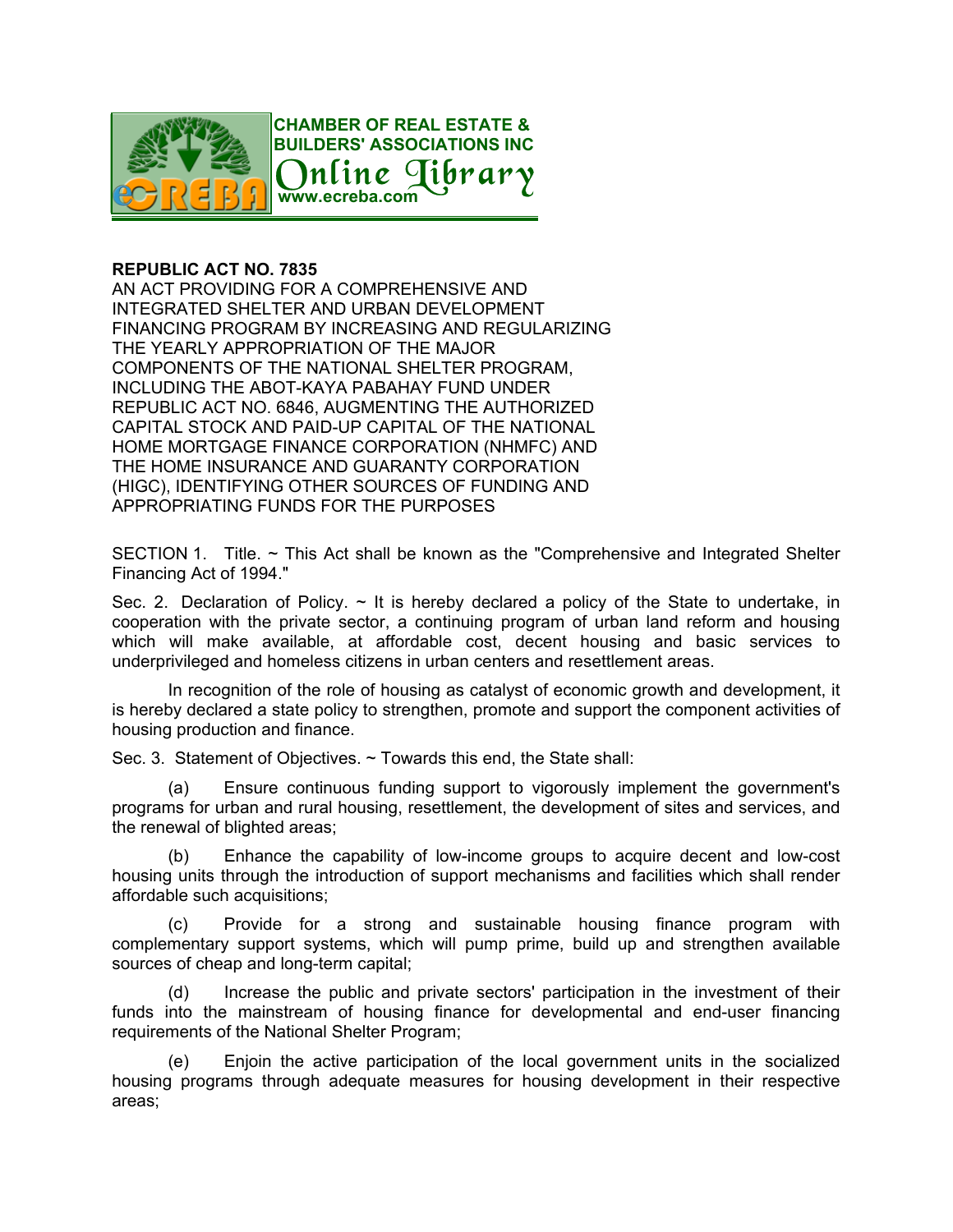(f) Strengthen the capital base and optimize the resources of the National Government and the government's housing institutions towards a balanced, coordinated and integrated shelter delivery system;

(g) Serve the housing requirement of all the underprivileged and those gainfully employed but are not members of any funding agencies such as GSIS, SSS, and Pag-IBIG; and

(h) Focus the government's full financial, technical and manpower resources in addressing the shelter needs of the lowest thirty percent (30%) of the population and with the private sector's cooperation, the higher socioeconomic percentiles of our country's population.

Sec. 4. National Shelter Program Implementation.~ Consistent with the aforementioned policy and objectives, the Housing and Urban Development Coordinating Council (HUDCC), through the respective agencies, shall intensify the implementation of the vital components of the National Shelter Program requiring government budgetary assistance as follows:

(a) Resettlement Program.  $\sim$  This program shall involve land acquisition and site development by the National Housing Authority to generate serviced homelots for families displaced from sites earmarked for government infrastructure projects, those occupying danger areas such as water ways, esteros, railroad tracks and those qualified for relocation and resettlement assistance under Republic Act No. 7279. To sustain this program, the NHA shall engage in land banking activities to ensure availability of land.

(b) Medium-Rise Public and Private Housing. ~ This shall entail the construction of medium-rise residential buildings by the government and/or private developers in all highdensity urban areas of the country to maximize the utilization of scarce, high-cost urban land, except in areas where there are existing arrangements on housing and/or land utilization prior to the effectivity of this Act. Low-income families and other beneficiaries as defined in Republic Act No. 7279 shall gain access to the program either through direct sale with homebuyers' financing assistance or through lease arrangement depending on the affordability of the intended beneficiaries.

Implementation of this program shall be carried out by the following agencies:

(1) The National Housing Authority (NHA). ~ The NHA is hereby mandated to formulate policies and guidelines pertinent to the implementation of the Medium-Rise Public and Private Housing Programs. It shall likewise take over portions of military lands in Metro Manila and other urban areas, except those previously identified and segregated for specific purposes pursuant to pertinent legal issuances for the development of Medium-Rise Housing. It is likewise mandated to formulate, adopt and promulgate systems that will enable the private sector to participate in the Medium-Rise Housing Program of the government to augment current rental housing stock;

(2) The National Home Mortgage Finance Corporation (NHMFC).  $\sim$  The NHMFC is hereby mandated to provide homebuyer's financing, to formulate and implement a schedule of amortization payments for the Medium-Rise housing facilities and implement schemes that would ensure an effective and efficient recovery and collection of government investments in the program;

(3) The Local Government Unit (LGU) or the Public Estates Authority (PEA).  $\sim$  Upon the completion of all public rental housing facilities constructed under this program, the LGU or the PEA shall assume the administration of the said facilities to include the implementation of the Estate Management Policies and to ensure the efficient and effective recovery and collection of rental and other fees due the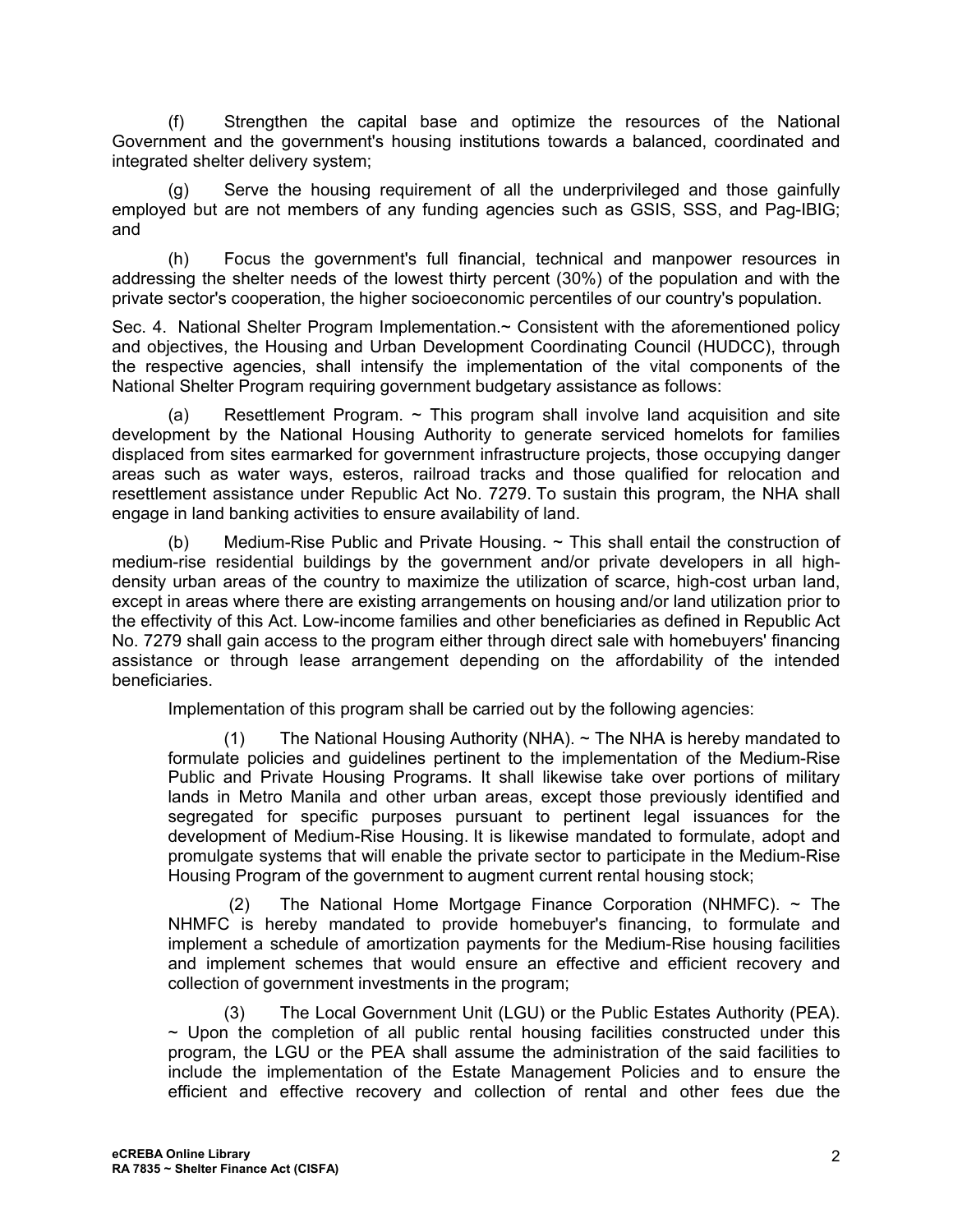government from the beneficiaries of the public housing program. It shall maintain the physical integrity of the public rental housing facilities including those of its immediate environs. The HUDCC, NHA and PEA are mandated to formulate the policies and guidelines, rules and regulations in the administration and management of the public rental housing facilities, in consultation with the LGU and the Presidential Commission for the Urban Poor; and

(4) The Presidential Commission for the Urban Poor (PCUP). ~ The PCUP is hereby mandated to coordinate with the NHA, and the concerned LGU or the PEA in the identification and processing of qualified beneficiaries of public rental housing facilities provided for in this Act. The PCUP shall likewise formulate and implement preoccupancy educational programs to enable the beneficiaries of the program to adapt to medium-rise living conditions, and shall organize them into homeowners associations which would ensure proper day-to-day maintenance of said facilities.

(c) Community Mortgage Program.  $\sim$  Under R.A. No. 7279, this program, through the National Home Mortgage Finance Corporation (NHMFC), shall assist organized community associations to acquire tenure and ownership of the land they are presently occupying adverse against the interests of landowners. Financing at very low interest rate is granted to beneficiaries to purchase the land as a whole and to improve the sites.

(d) Cost Recoverable Programs. ~ These programs shall involve the development of sites with housing component and the provision of serviced homelots through joint-venture schemes with the private sector or local government units. Program beneficiaries shall fully repay on installment basis the financial assistance granted for the purchase of the housing units.

(e) Local Housing.  $\sim$  To ensure the equitable distribution of housing benefits across the country, the NHA is hereby tasked to implement cost-recoverable socialized housing projects in selected urban and urbanizable areas in all congressional districts. Criteria for the selection of sites shall be formulated by the HUDCC and NHA pursuant to Republic Act No. 7279.

Sec. 5. Trust Fund for the National Housing Authority.  $\sim$  To enable the National Housing Authority to carry out the programs mandated under this Act, specifically the Medium-Rise Public and Private Housing and the Local Housing Programs, a Trust Fund to be managed and administered by the NHA is hereby created. The mechanics of said Trust Fund shall be formulated by the NHA, the Department of Finance, the Department of Budget and Management and other concerned agencies in accordance with pertinent policies and subject to auditing and accounting procedures of the Commission on Audit.

Sec. 6. Capitalization of National Home Mortgage Finance Corporation (NHMFC).  $\sim$  The authorized capital stock of the NHMFC is hereby increased from Five hundred million pesos (P500,000,000) to Five billion five hundred million pesos (P5,500,000,000) to expand its leveraging capability based on the volume of mortgage loans being serviced, to improve its profitability by reducing the average cost of its funds made available for home-lending programs, and to enable the NHMFC to maintain the debt-to-equity ratio of 10:1. Thus, Section 3 of Presidential Decree No. 1267 is hereby amended to read as follows:

"SEC. 3. Capitalization.  $\sim$  The Corporation shall have an authorized capital stock of Five billion five hundred million pesos (P5,500,000,000) divided into Five million five hundred thousand (5,500,000) shares of common stocks with a par value of One thousand pesos (P1,000) per share, to be fully subscribed and paid by the Government of the Republic of the Philippines.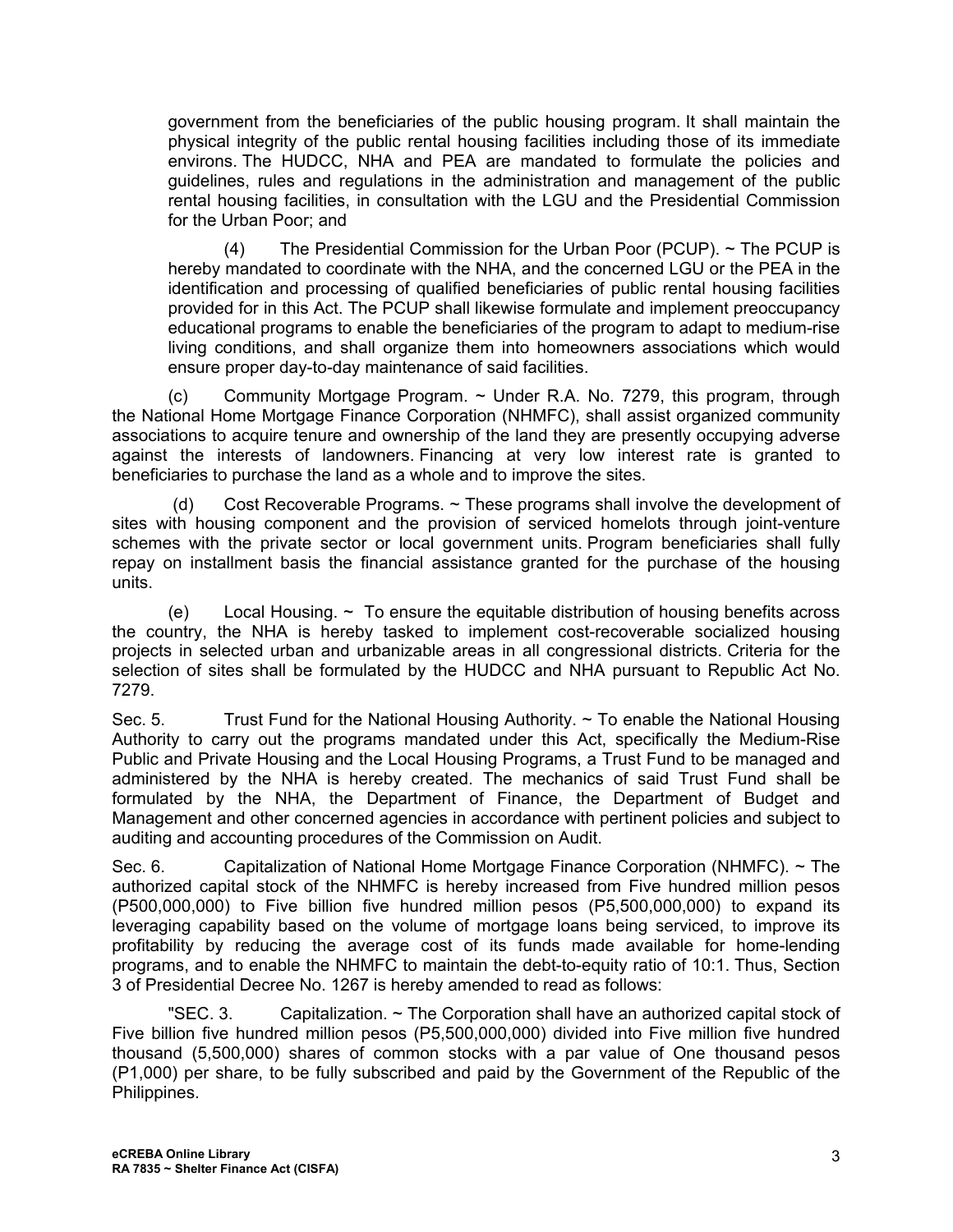There shall be a continuing annual appropriation to be remitted to the Corporation starting from calendar year 1995, and subsequently thereafter until the entire authorized capital stock shall have been fully paid: Provided, however, That the National Government loan relent to the corporation in the amount of US\$76.73 Million under the World Bank Financed Housing Sector Project is hereby converted to equity."

Sec. 7. Capitalization of Home Insurance and Guaranty Corporation (HIGC). ~ The authorized capital stock of the HIGC is hereby increased from One billion pesos (P1,000,000,000) to Two billion five hundred million pesos (P2,500,000,000) to strengthen the capability of the Corporation in the provision of guarantee, loan/credit insurance and other incentives to assist home building/development and to sustain housing finance: Provided, however, That the aggregate amount of the outstanding guaranty obligations shall not, at any one time, exceed twenty (20) times the capital and surplus of the HIGC.

Accordingly, Sections 3 and 5 of Executive Order No. 535 are hereby amended to read as follows:

"SEC. 3. The authorized capital of the Corporation shall be Two billion five hundred million pesos (P2,500,000,000), divided into Two million five hundred thousand (2,500,000) shares of common stocks, with a par value of One thousand pesos (P1,000) per share to be fully subscribed and paid by the Government of the Republic of the Philippines.

There shall be a continuing annual appropriation of at least Three hundred million pesos (P300,000,000) starting 1995 and subsequently thereafter until the entire authorized capital stock of the Corporation shall have been paid in full.

SEC. 5. The Republic of the Philippines hereby guarantees to payment by the Corporation both of the principal sums and interests of the bonds, debentures, collateral, notes or other such obligations of the Corporation, issued or incurred by virtue of its Charter and this Executive Order and shall pay such principal sums and interest in the event that the Corporation fails to do so: Provided, however, That the aggregate amount of the outstanding obligations shall not, at any one time, exceed twenty (20) times the capital and surplus of the Corporation.

In such event, the Republic of the Philippines shall succeed to all the rights of the holders of such bonds, debentures, collateral, notes or other instruments to the extent of the payments made, unless the sums so paid by the Republic of the Philippines shall be refunded by the Corporation within a reasonable time."

Sec. 8. Expanding the Scope and Usage of the Abot-Kava Pabahav Fund. ~ To be more responsive to the need of enhancing affordability of low-income families to acquire housing and to provide a strong support for the operation of a secondary mortgage market system by the NHMFC as a stable source of long-term funds for housing finance, the Abot-Kaya Pabahay Fund shall be made a continuing support system of the National Shelter Program, with its scope, usage and coverage accordingly expanded.

The existing total budgetary allocation of Two Billion Five Hundred Million Pesos (P2,500,000,000) of the Abot-Kaya Pabahay Fund under Republic Act No. 6846 shall be increased to Five Billion Five Hundred Million Pesos (P5,500,000,000) and shall be appropriated until such time that the total funding required under this Act shall have been released.

(a) Additional One Hundred Million Pesos (P100,000,000) annually to the cash flow guarantee to extend the mortgage insurance coverage for housing loans within the lowest interest loan package under the Unified Home Lending Program as a cushion against loan delinquency and ensure a viable cash flow for agencies extending housing loans.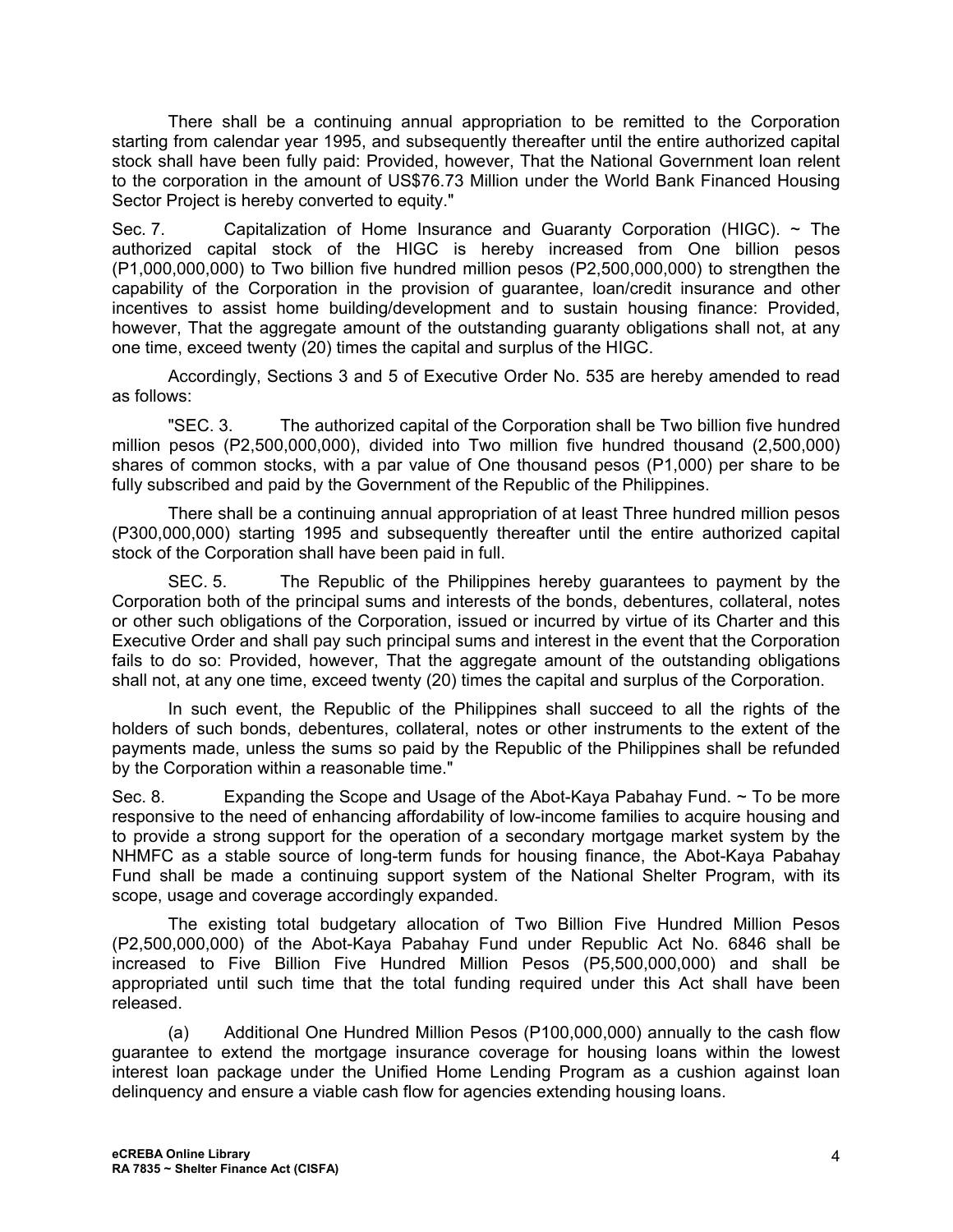(b) Annual allocation of Five Hundred Million Pesos (P500,000,000) as liquidity and interest/subsidy support to the secondary mortgage market operation of NHMFC to serve as an alternative mechanism for sourcing housing funds, tapping in the process private and public long-term development funds.

The Abot-Kaya Pabahay Fund shall be allocated annually among its various components in the following amounts:

| P300 Million | $\tilde{\phantom{a}}$ | Cash flow guarantee;                    |
|--------------|-----------------------|-----------------------------------------|
| P500 Million | $\tilde{\phantom{a}}$ | Interest subsidy and liquidity support; |
| P200 Million | $\tilde{\phantom{a}}$ | Amortization support; and               |
| P100 Million | $\tilde{\phantom{a}}$ | Development financing.                  |

The Housing and Urban Development Coordinating Council (HUDCC) shall, from time to time, determine the income ceilings and the loanable amounts for both levels (a) and (b) borrowers and the socialized/low-cost housing limit eligible for development financing.

The Abot-Kaya Pabahay Fund shall bear the cost of its administration and development in such amount and/or limits as the administering agencies shall deem appropriate, but not exceeding three percent (3%) of the net assets of the previous year. Expenses for organization and initial operation shall be provided by the administering agencies as advances, subject to reimbursement.

Section 3, paragraphs, 1, 2, 3, and 4, and Section 7 of R.A. No. 6846 are hereby amended accordingly.

Sec. 9. Appropriations by the National Government.  $\sim$  The corresponding amounts specified hereunder shall be appropriated annually for a period of five (5) years or until such time that the total fund requirement provided for in this Act shall have been fully released specifically for the following programs:

(a) Five Billion and Two Hundred Million Pesos (P5,200,000,000) to finance the Resettlement Program under Section 4(a) of this Act;

(b) Three Billion Pesos (P3,000,000,000) as subsidy for land acquisition, construction and implementation of the Medium-Rise Public and Private Housing Program mandated under Section 4(b) of this Act;

(c) Twelve Billion Seven Hundred Eighty Million Pesos (P12,780,000,000) for the community mortgage program under Section 4(c) of this Act;

(d) Two Billion Five Hundred Forty-Two Million Pesos (P2,542,000,000) for the cost recoverable program under Section 4(d) of this Act; and

(e) Three Billion Pesos (P3,000,000,000) for the Local Housing Program under Section 4(e) of this Act.

There shall be a continuing annual appropriation in the total amount of not less than Five Billion Pesos (P5,000,000,000) starting from the fiscal year 1995 and every fiscal year thereafter until such time that the total funding requirement under this Act shall have been fully released: Provided, however, That any fund in excess of the total funding requirements under this Act that may be derived from any or all of the sources provided herein, shall be used to augment the NHA's Resettlement Program fund to cushion the impact of displacement arising from eviction and demolition as provided in Section 28 of R.A. No. 7279, to wit: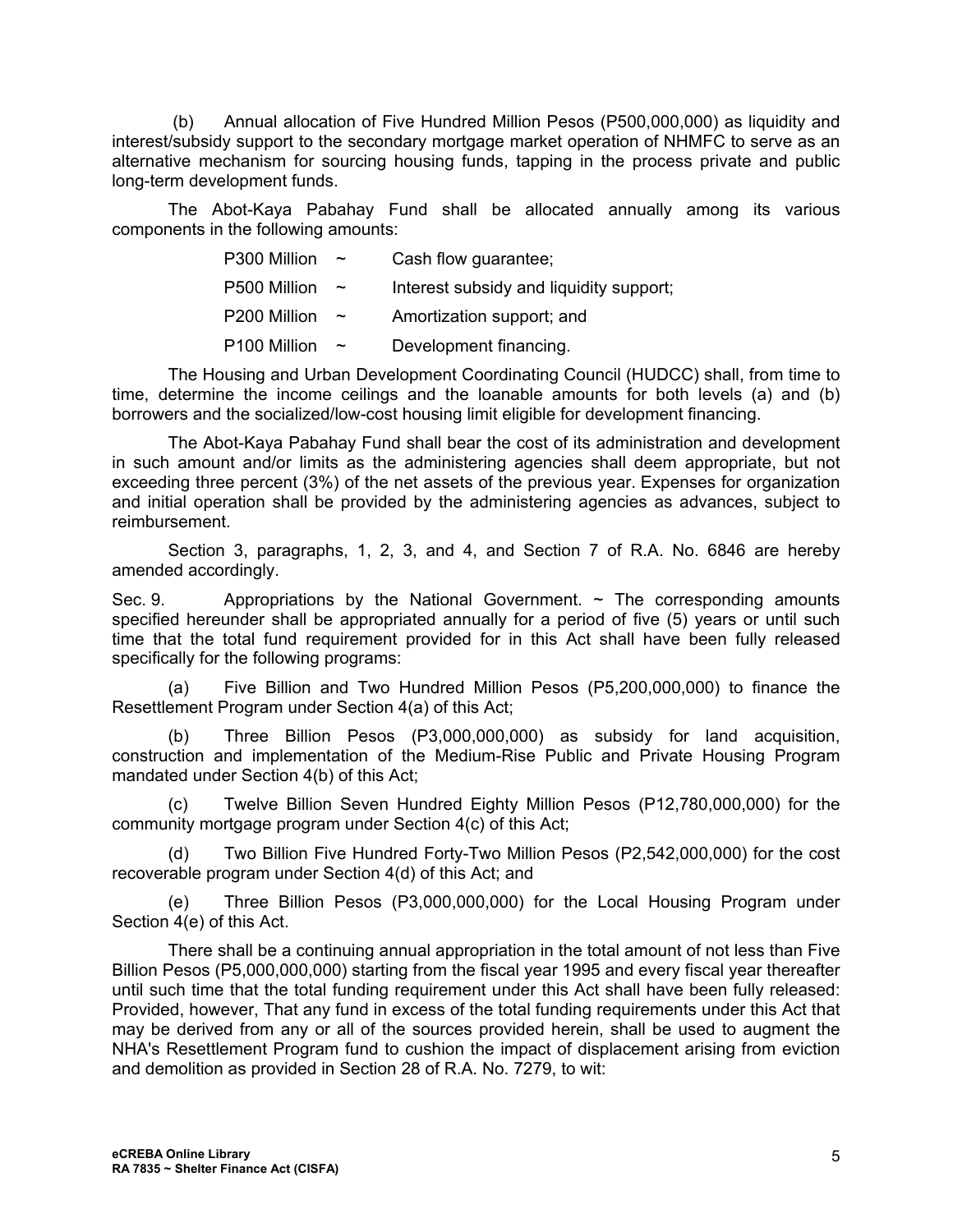(a) When persons or entities occupy danger areas such as esteros, railroad tracks, garbage dumps, river banks, shorelines, waterways, and other public places such as sidewalks, roads, parks and playgrounds;

(b) When government infrastructure projects with available funding are about to be implemented; or

(c) When there is a court order for eviction and demolition.

Sec. 10. Fund Sources. ~ The National Government is hereby mandated to allocate and appropriate the necessary funds for the continuing requirements of this Act, including whatever funds which may be made available from, but not limited to, the following sources:

(A) Proceeds from documentary stamp tax: *Provided*, That Section 22(a) of Republic Act No. 7660 shall be amended to read as follows:

"SEC. 22. The incremental revenues from the increase in the documentary stamp taxes under this Act shall be set aside for the following purposes:

(a) Twenty-five percent (25%) of the incremental revenues in 1994 and 1995 under this Act shall be automatically appropriated for the Unified Home Lending Program under Executive Order No. 90 particularly for mass-socialized housing to be allocated as follows: fifty percent (50%) for mass-socialized housing; thirty percent (30%) for the community mortgage program administered by the National Home Mortgage Finance Corporation; and twenty percent (20%) for land banking and development to be administered by the National Housing Authority: *Provided*, That not more than one percent (1%) of the respective allocations hereof shall be used for the administrative expenses: Provided, further, That incremental revenues not appropriated in 1994 and 1995 shall be carried over to succeeding years until allocations herein provided shall have been fully exhausted. ...xxx..."

(B) Forty percent (40%) of the mandatory fifty percent (50%) share of the National Government from the annual aggregate gross earnings of the Philippine Amusement and Gaming Corporation (PAGCOR), as provided for in Section 12 of Presidential Decree No. 1869, beginning 1996.

(C) Twelve percent (12%) of all the proceeds of any sale, after deducting all expenses related to the sale, of portions of Metro Manila military camps shall be used to finance mass social housing projects for underprivileged and homeless citizens of the country. Section 8 of Republic Act No. 7227, therefore, is hereby amended accordingly.

(D) All fund sources outlined in Republic Act No. 7279, not accruing to the local government units, to wit:

(1) A minimum of fifty percent (50%) from the annual net income of the Public Estates Authority to be used by the National Housing Authority to carry out its program of land acquisition for resettlement purposes;

(2) Proceeds from ill-gotten wealth not otherwise previously set aside for any other purpose;

(3) Loans, grants, bequests and donations, whether from local or foreign sources; and

(4) Proceeds from the sale or disposition or alienable public lands in urban areas.

(E) Proceeds from forfeited customs bonds; and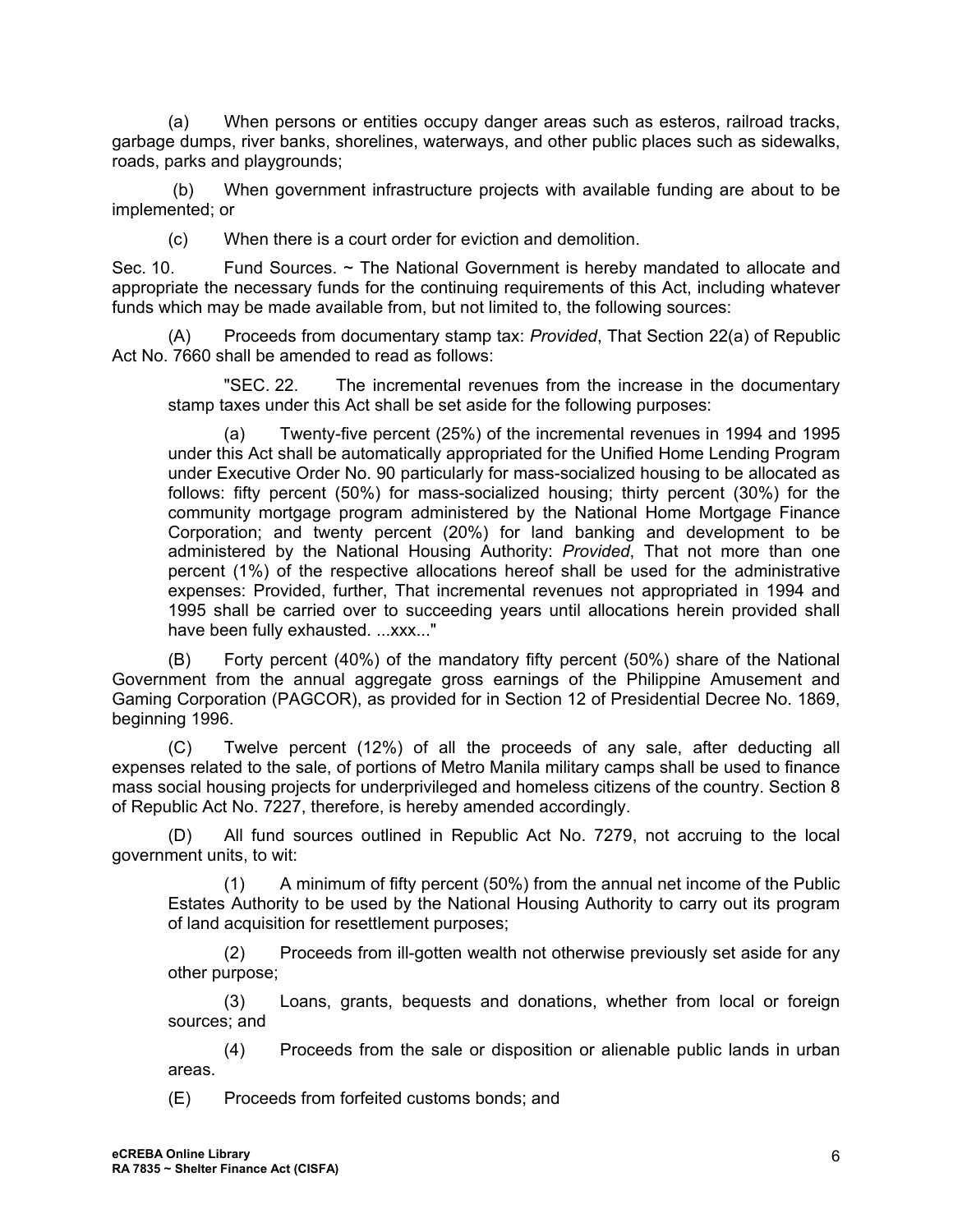(F) A maximum of fifty percent (50%) of savings from the budgeted amount for debt servicing.

Sec. 11. Other Fund Sources.  $\sim$  The following non-budgetary funding sources shall be used to augment those mentioned in the preceding section in the implementation of a Comprehensive and Integrated Shelter and Urban Development Financing Program:

(a) Ten percent (10%) of the mandatory annual contributions by Philippine Charity Sweepstakes Office to the charity fund as provided for in Section 6 of R.A. No. 1169 shall be channeled to socialized and low-cost housing;

(b) All unused agri-agra allocation funds from banks in the preceding year shall be invested in socialized and low-cost housing: Provided, That the used agri-agra portion has been solely devoted to agricultural or agrarian reform credit; and

(c) The Bangko Sentral ng Pilipinas shall make available its rediscounting facilities to institutions or entities providing financing for socialized and low-cost housing in amounts and rates to be determined by the Monetary Board, taking into consideration the policy of the State as enunciated in this Act.

Sec. 12. Audit.  $\sim$  The Commission on Audit shall be the ex-officio Auditor of all the funds provided for in this Act and is, accordingly, empowered to designate and appoint its representative(s) and other subordinate personnel to perform such necessary audit duties as the Commission shall direct. They shall be responsible to and shall only be removed by the Commission on Audit.

Sec. 13. Reports and Funding Program.  $\sim$  The National Shelter Agencies are hereby mandated to submit semi-annual reports of their operations, fund usage and performance to the Office of the President and Congress. They shall likewise submit to Congress their plans and funding programs for the succeeding year not later than the first quarter of the current year.

Sec. 14. Sunset Review.  $\sim$  As the need arises, the Congress shall conduct a sunset review of the accomplishments and impact of the National Shelter Program as well as the performance of its implementing agencies for purposes of determining whether or not the programs and the corresponding appropriations mentioned in this Act deserve to be continued based on a cost-benefit analysis thereof. If the result of the review is unfavorable to any program or its appropriate implementing program, then the Committee of Congress that has legislative jurisdiction over such entity shall not report favorably any bill or resolution which authorizes the enactment of a new budget authority on such entity.

For purposes of this Act, the term "sunset review" shall mean, with respect to any government program, a systematic evaluation by the committees of the Senate and House of Representatives which have legislative jurisdiction over such programs, with the assistance of appropriate agencies and congressional support agencies, to determine the merits of the program, justify its continuation rather than termination or its continuation at a level less than, equal to, or greater than the existing level. Such review shall be undertaken in the scope and the detail the committee having jurisdiction deems appropriate and shall include, but not limited to, an assessment of the degree to which the original objective of the program has been achieved, of the problem it was intended to address, and the costs and benefits of the program.

Sec. 15. Implementing Rules and Regulations. ~ The HUDCC shall promulgate rules and regulations necessary for the implementation of this Act.

Sec. 16. Repeal. ~ All laws, decrees, executive orders, proclamations, rules and regulations and the issuances, or parts thereof which are inconsistent with the provisions of this Act, are hereby repealed, amended or modified accordingly.